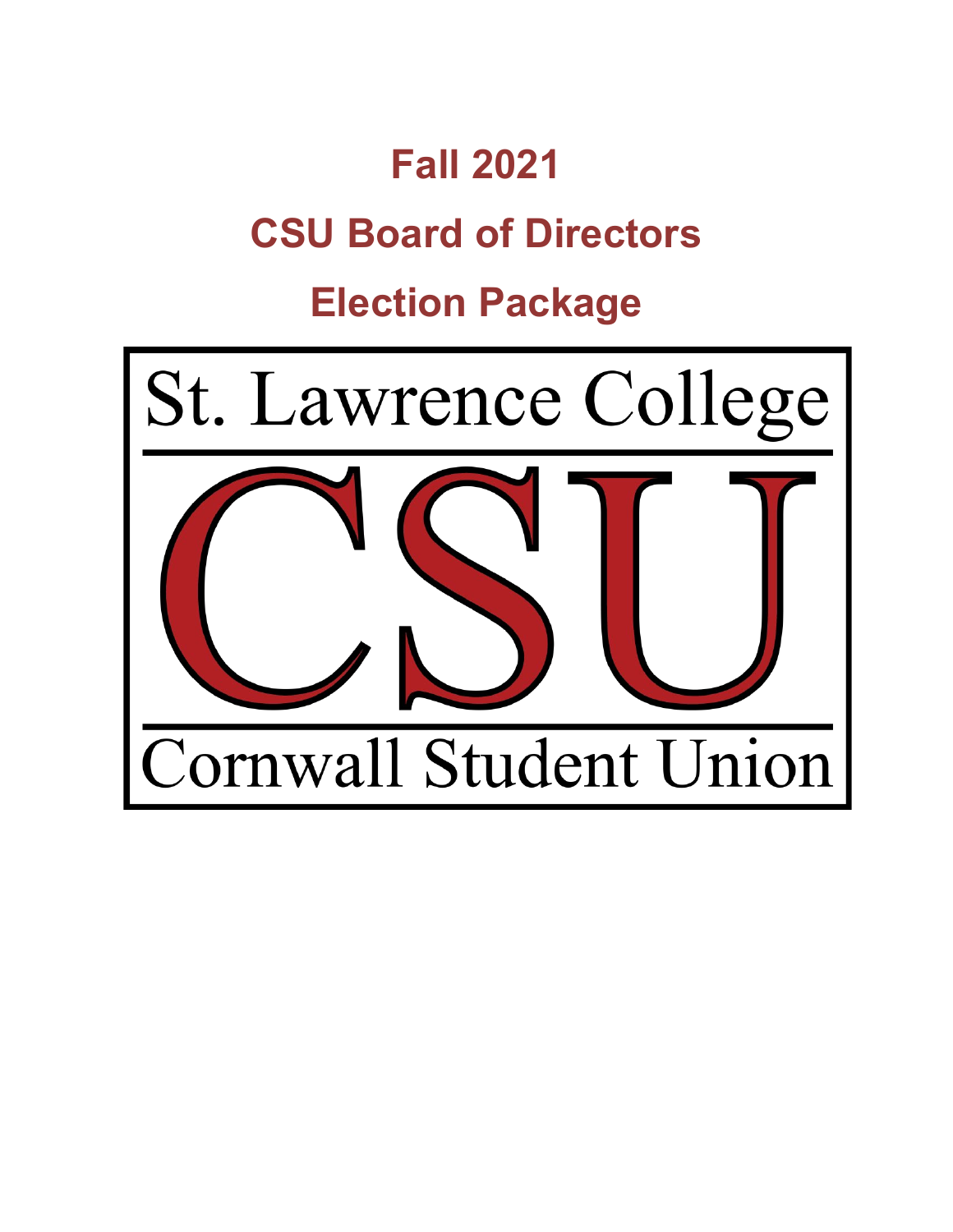### **Election Campaign Guidelines**

#### **Posting Policy:**

- Each candidate may post (15) or less campaign posts on official CSU social media platforms, college notice boards and abide by the CSU Posting policy. In the event there are a large number of candidates, the CERO (Chief Executive Returning Officer) may decrease this number of posts.
- Posters may only be displayed on approved CSU social media platforms. If you are unsure what these are, please see the CERO or the CSU Executive Director.
- Posters and campaign materials **CANNOT** contain either the CSU logo or the St. Lawrence College logo.
- All posters must clearly indicate the name of the candidate, the position being sought, and the date of the election.
- The Corporation must approve all promotional materials prior to posting.
- All campaign promotional materials will be deleted before the results of the election are released.
- Outdoor/off-site advertising is **NOT** permitted.
- Candidates are **NOT** permitted to mark any buildings or sidewalks with campaign material.

#### **Campaigning Rules:**

- *At no point will any slander/libel ("dirty politics") against any candidate be tolerated.* Any breach found under this rule may result in consequences against the offending party up to and including disqualification at the discretion of the CERO.
- Candidates must attend all meetings and planned events scheduled by the CERO. If candidates cannot make a scheduled meeting/event, they must provide in writing the reason for their absence to the CERO who will use their discretion to either reschedule the meeting/event or penalize the candidate up to and including disqualification.
- Campaigning may begin as soon as this document is completed and returned to the CSU.
- No vendor, club/organization or association shall undertake promotional materials of a candidate if that said vendor, club/organization is contracted to, or supported by the Corporation.
- Videos, including YouTube submissions, are an acceptable medium for political promotional material.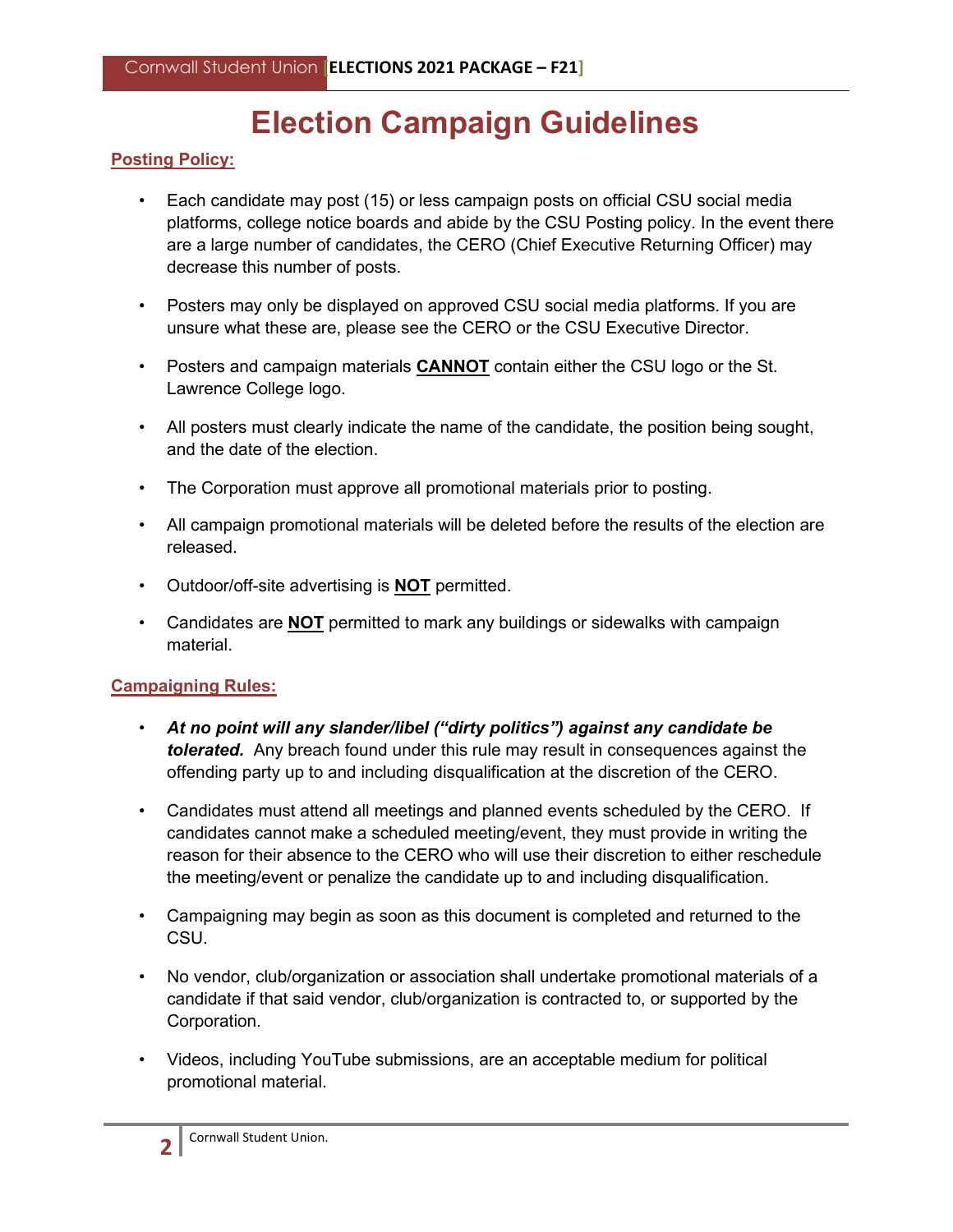#### Cornwall Student Union **[ELECTIONS 2021 PACKAGE – F21]**

- Facebook, Instagram and Twitter are an accepted medium for campaigning. All groups and events must be completed or taken down before the election results are released.
- Candidates will also **NOT** be permitted to solicit votes or vote on behalf of the electorate. Any violations will be dealt with at the discretion of the CERO.
- Candidates are **strongly encouraged** to provide a photo and campaign platform for the CSU website (cornwallstudentunion.ca)

**No campaigning may commence until the candidate's nomination form has been submitted and the candidate has been approved by the CERO (Chief Elections Recording Officer).** 

**I have read these guidelines and agree to abide by them. I am aware that failure to comply may result in my disqualification from the election.** 

**\_\_\_\_\_\_\_\_\_\_\_\_\_\_\_\_\_\_\_\_\_\_\_\_\_\_\_ \_\_**\_Director**\_\_\_\_\_\_\_\_\_\_\_\_ \_\_\_\_\_\_\_\_\_\_\_\_\_\_\_\_\_** 

**Signature Construction Sought Position Sought Construction Sought Date** 

**Print Name** 

**\_\_\_\_\_\_\_\_\_\_\_\_\_\_\_\_\_\_\_\_\_\_\_\_\_\_\_**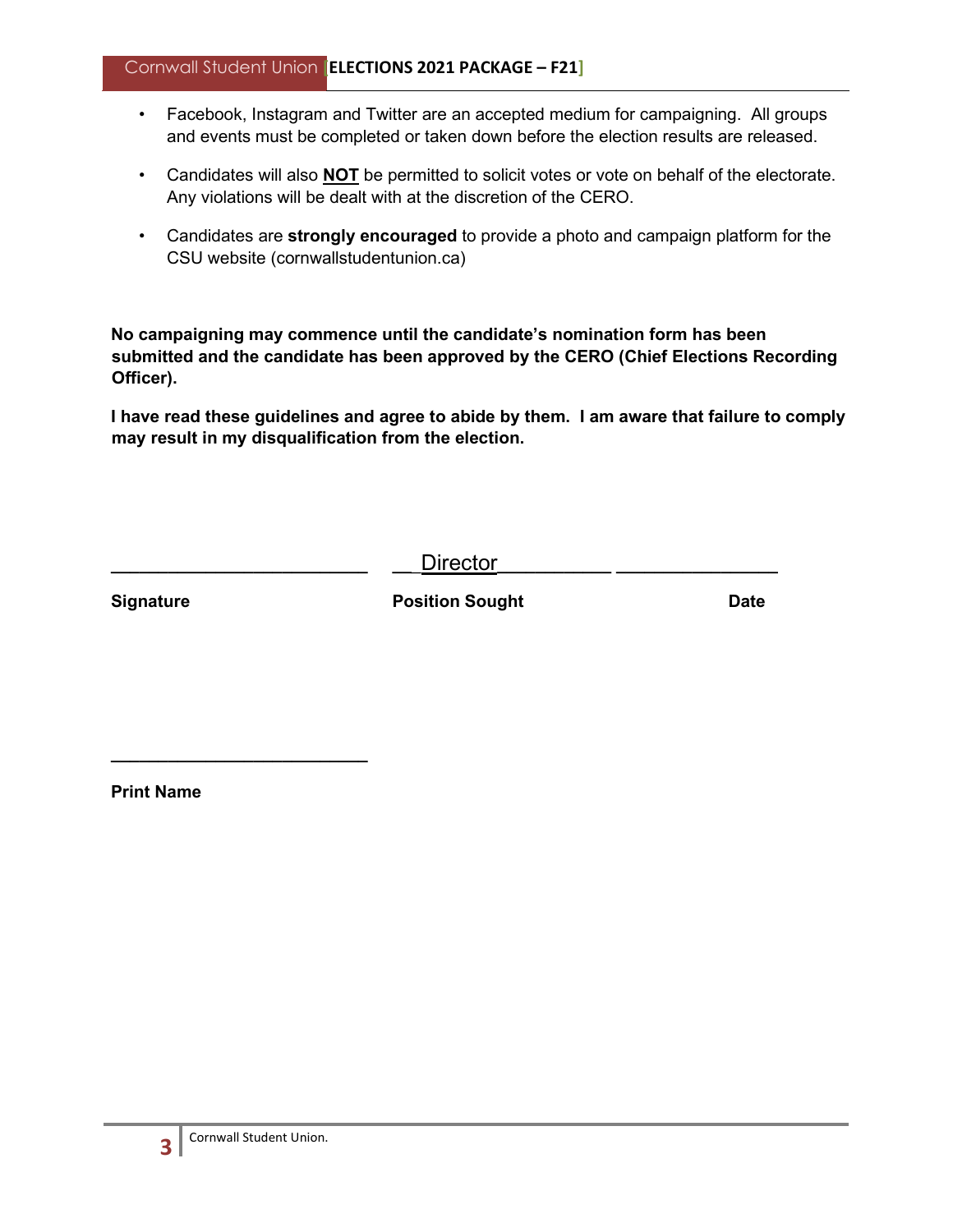### **The Cornwall Student Union of St. Lawrence College**

### **Board of Directors**

### ELECTIONS FALL 2021:

#### **Positions Open:**

 CSU Board of Directors (6). Students from each of the six schools will be eligible to be elected to the board for the academic year. In the event that less than six candidates present themselves to hold an election, the candidates will be acclaimed to their position.

#### **Important Information for Students to Know:**

- Candidates must be registered as a full-time student at St. Lawrence College, Cornwall campus.
- **EXED 10 Candidates must comply with the academic policy as set forth by St. Lawrence** College.
- Candidates must be nominated by fifteen (15) duly authorized electors (current fulltime students) by providing their name and student number.
- Candidates must be bondable by successfully completing a police clearance (to be completed once elected).
- Candidates must be in good academic standing. Each board member shall sign a waiver form enabling the President (or in their absence, the Executive Director) to access marks at the end of each semester.
- Candidates must get their Program Coordinator to approve their nomination sheet, to ensure academic standing.
- **Candidates must be 18 years of age and older.**
- **Candidates must not have the status of bankrupt.**
- **Elected candidates** *MUST attend board training – date TBC.*

#### **INSTRUCTIONS – READ CAREFULLY**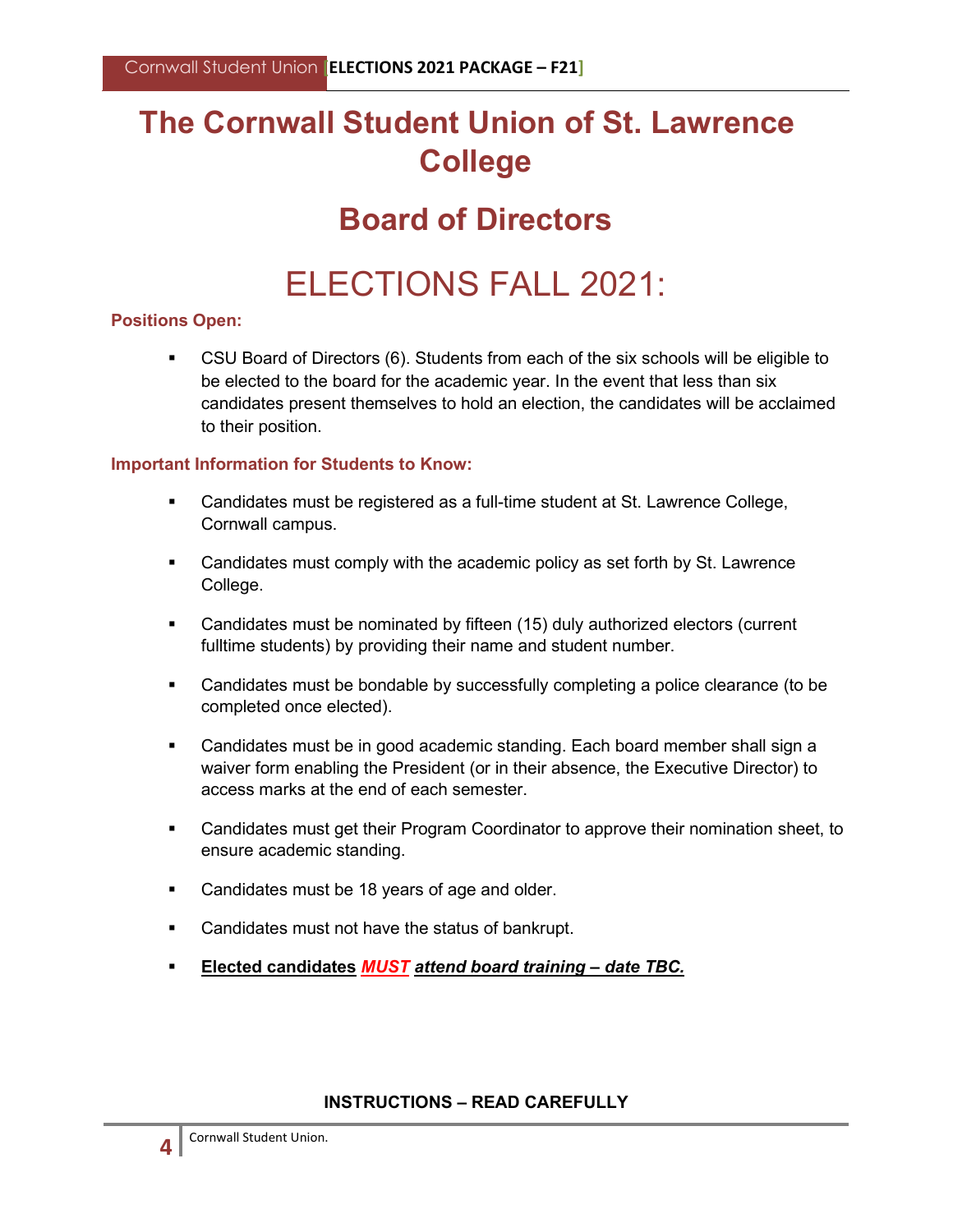#### **BEFORE COMPLETING THIS FORM**

The name appearing in the "CANDIDATE" space MUST BE EXACTLY as the candidate wishes it to appear on the UR SLC app.

Prefixes such as Mrs., Mr., Miss, Dr., etc., and suffixes such as titles, degrees, military decorations, or any other type of prefix or suffix, ARE NOT PERMISSIBLE. One or more of the given names of the candidate may be replaced by the nickname by which the candidate is publicly known, in which case the nickname may be accompanied by the initial or initials of the candidate's given name. A normal abbreviation of one or more of the candidate's given names may be substituted for the given name.

#### **THE DEADLINE FOR SUBMISSION OF THESE NOMINATION PAPERS IS:**

#### **September 17th, 2021, at 4:00 p.m. submitted to the student union office or via email to CSU@sl.on.ca**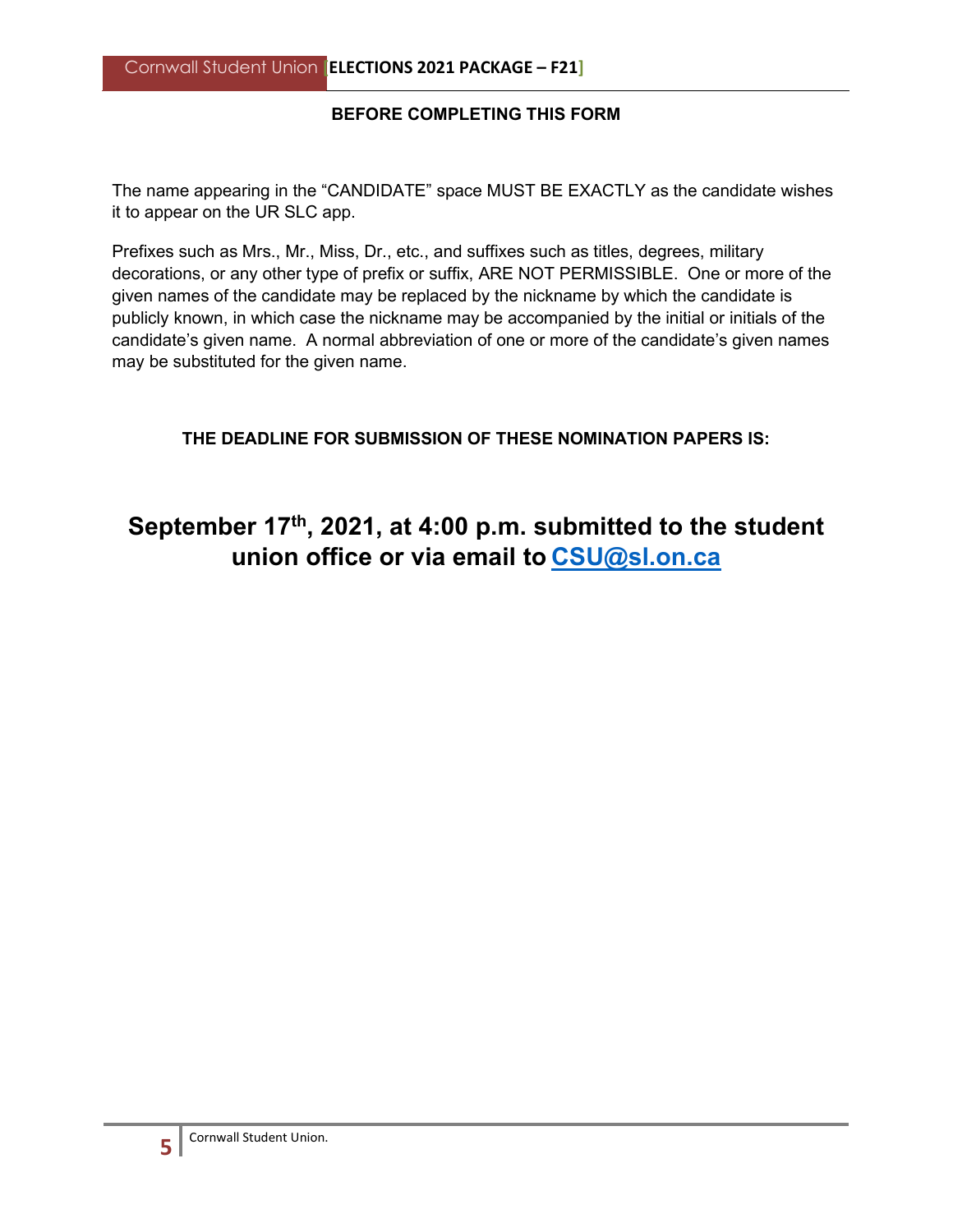### **Candidate Information**

Name:

Family Name Given Name(s)

Date of Birth:

Program:

**Address:** 

Email:

Phone #:

6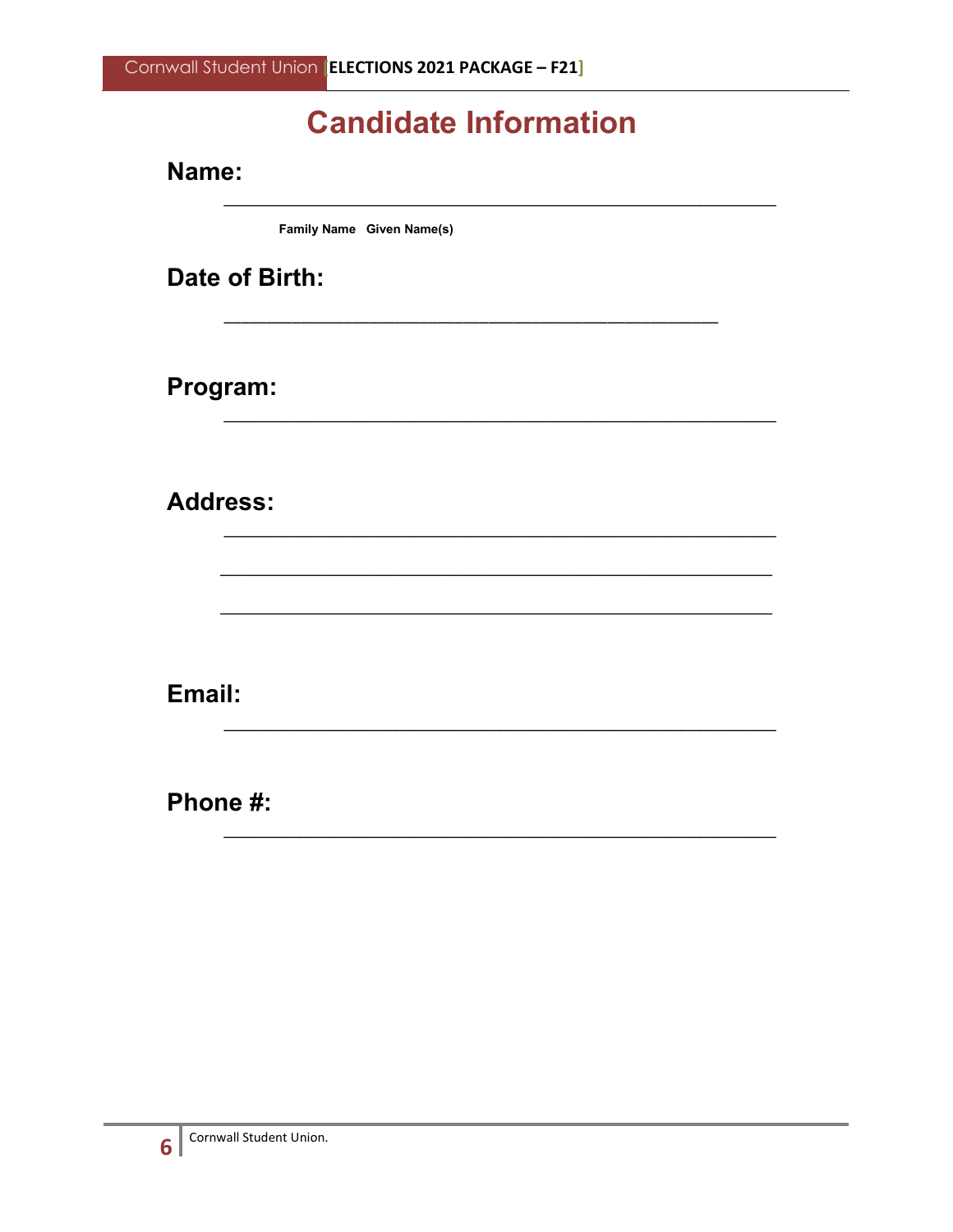### **Declaration of Candidate**

- I, the undersigned (the "nominee") do solemnly affirm that:
	- 1. I consent to the nomination;
	- 2. I am a qualified elector and am eligible as a candidate for the position I seek;
	- 3. I have labeled this application showing exactly how I wish my name to be spelled on the UR SLC app.

**Signature and student number of nominated candidate** 

\_\_\_\_\_\_\_\_\_\_\_\_\_\_\_\_\_\_\_\_\_\_\_\_\_\_\_\_\_\_\_\_\_\_\_\_\_\_\_\_\_\_\_\_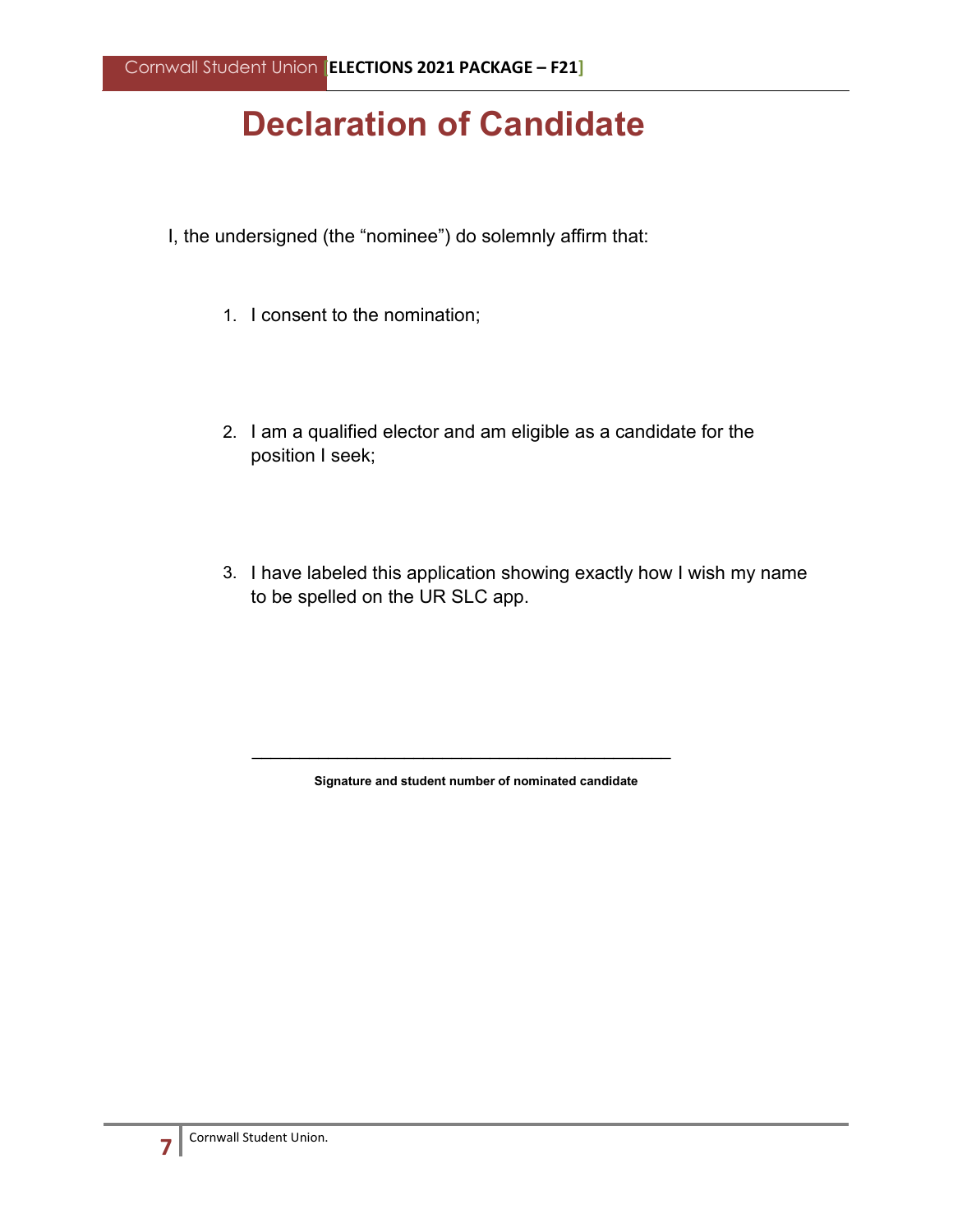|                         | <b>Endorsements</b> |                       |  |  |  |  |  |  |  |  |  |
|-------------------------|---------------------|-----------------------|--|--|--|--|--|--|--|--|--|
| NO.                     | <b>NAME</b>         | <b>STUDENT NUMBER</b> |  |  |  |  |  |  |  |  |  |
| 1                       |                     |                       |  |  |  |  |  |  |  |  |  |
| $\overline{2}$          |                     |                       |  |  |  |  |  |  |  |  |  |
| 3                       |                     |                       |  |  |  |  |  |  |  |  |  |
| $\overline{\mathbf{4}}$ |                     |                       |  |  |  |  |  |  |  |  |  |
| 5                       |                     |                       |  |  |  |  |  |  |  |  |  |
| 6                       |                     |                       |  |  |  |  |  |  |  |  |  |
| $\overline{7}$          |                     |                       |  |  |  |  |  |  |  |  |  |
| 8                       |                     |                       |  |  |  |  |  |  |  |  |  |
| 9                       |                     |                       |  |  |  |  |  |  |  |  |  |
| 10                      |                     |                       |  |  |  |  |  |  |  |  |  |
| 11                      |                     |                       |  |  |  |  |  |  |  |  |  |
| 12                      |                     |                       |  |  |  |  |  |  |  |  |  |
| 13                      |                     |                       |  |  |  |  |  |  |  |  |  |
| 14                      |                     |                       |  |  |  |  |  |  |  |  |  |
| 15                      |                     |                       |  |  |  |  |  |  |  |  |  |

### **Program coordinator approval:**

Print name: \_\_\_\_\_\_\_\_\_\_\_\_\_\_\_\_\_\_\_\_\_\_\_\_\_\_\_\_\_\_\_\_\_\_\_\_\_\_\_\_\_\_\_\_\_\_\_\_\_\_\_\_\_\_\_\_\_\_\_\_\_\_\_\_\_

Date: \_\_\_\_\_\_\_\_\_\_\_\_\_\_\_\_\_\_\_\_\_\_\_\_\_\_\_\_\_\_\_\_\_\_\_\_\_\_\_\_\_\_\_\_\_\_\_\_\_\_\_\_\_\_\_\_\_\_\_\_\_\_\_\_\_\_\_\_\_\_